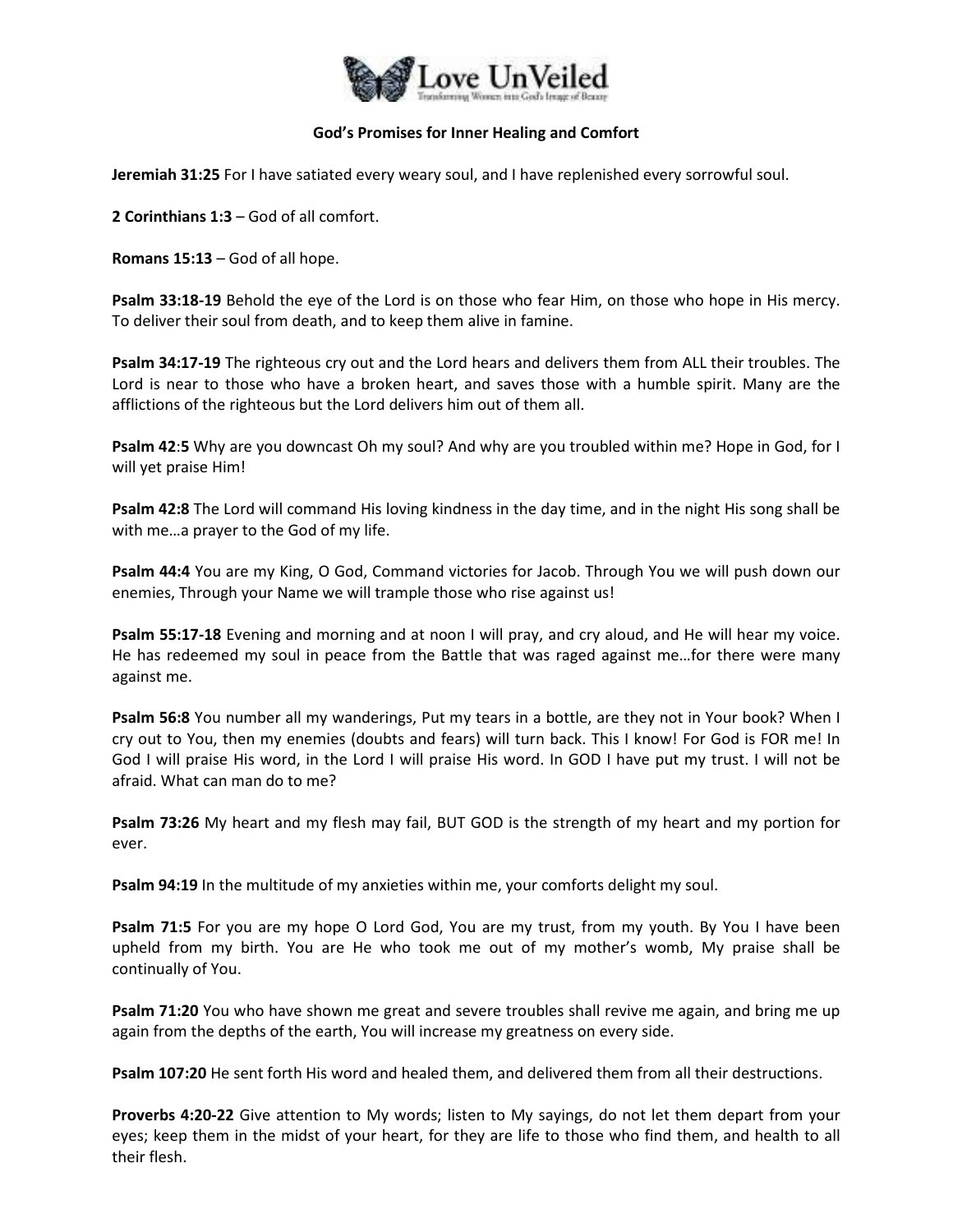

**Romans 8:11** But if the Spirit of Him who raised Jesus from the dead dwells in you, He who raised Christ from the dead will also give life to your mortal bodies through His Spirit who dwells in you.

**Jeremiah 17:14** Heal me O Lord and I will be healed, Save me and I will be saved.

**Jeremiah 30:17** For I will restore health to you and heal your wounds says the Lord, because they call you an outcast…

**Isaiah 53:5** He was wounded for our transgressions, He was bruised for our iniquities; The chastisement for our peace was upon Him, and by His stripes we are healed.

**Psalm 18:29-33** You will light my lamp; the Lord will enlighten my darkness. For by You I can leap over a wall. As for God His way is perfect. The word of the Lord is proven; He is a shield to all who trust in Him. For who is God, except the Lord? Who is a rock except our God? It is God who arms me with strength, and makes my way perfect. He makes my feet like the feet of deer, and sets me on my high places.

**Psalm 103:1-3** Bless the Lord oh my soul and forget not all His benefits. Who forgives all our iniquities, who heals all your diseases. Who redeems your life from destruction who crowns you with loving kindness and tender mercies.

**Jeremiah 24:6-7** For I will set My eyes on them for good, and I will bring them back to this land; I will build them and not pull them down, and I will plant them and not pluck them up. Then I will give them a heart to know Me, that I am the Lord; and they shall be My people, and I will be their God, for they shall return to me with their whole heart.

**Jeremiah 32:17-19, 27** Ah Lord you have made the heavens and the earth by Your great power and outstretched arm. There is nothing too difficult for You. You show kindness to thousands…Behold I am the Lord, the God of all flesh, is there anything too hard for Me?

**Deuteronomy 30:19-20** I have set before you life and death; blessing and cursing; therefore choose life, that both you and your descendants may live, that you may love the Lord your God, that you may obey His voice, and that you may cling to Him, *for He is your life and the length of your days*

**Mark 11:24** Therefore I say to you, whatever things you ask when you pray, believe that you receive them and you will have them.

**Psalm 6:2** Truly my soul silently waits for God; From Him comes my salvation. He is only my rock and my salvation; He is my defense; I shall not be greatly moved.

**Malachi 4:2** But to you who fear My name The Sun of Righteousness shall arise with healing in His wings, and you shall go out and grow fat like stall fed calves.

**Exodus 23:25-26** So you shall serve the Lord your God, and He will bless your bread and your water. And I will take your sickness away from the midst of you. No one shall suffer miscarriage or be barren in your land; I will fulfill the number of your days.

**James 5:16** Confess your trespasses to one another and pray for one another that you may be healed. The effective prayer of a righteous man avails much.

**Revelation 21:4 And God will wipe away every tear from their eyes; there shall be no more sorrow nor crying. There shall be no more pain for the former things have passed away.**